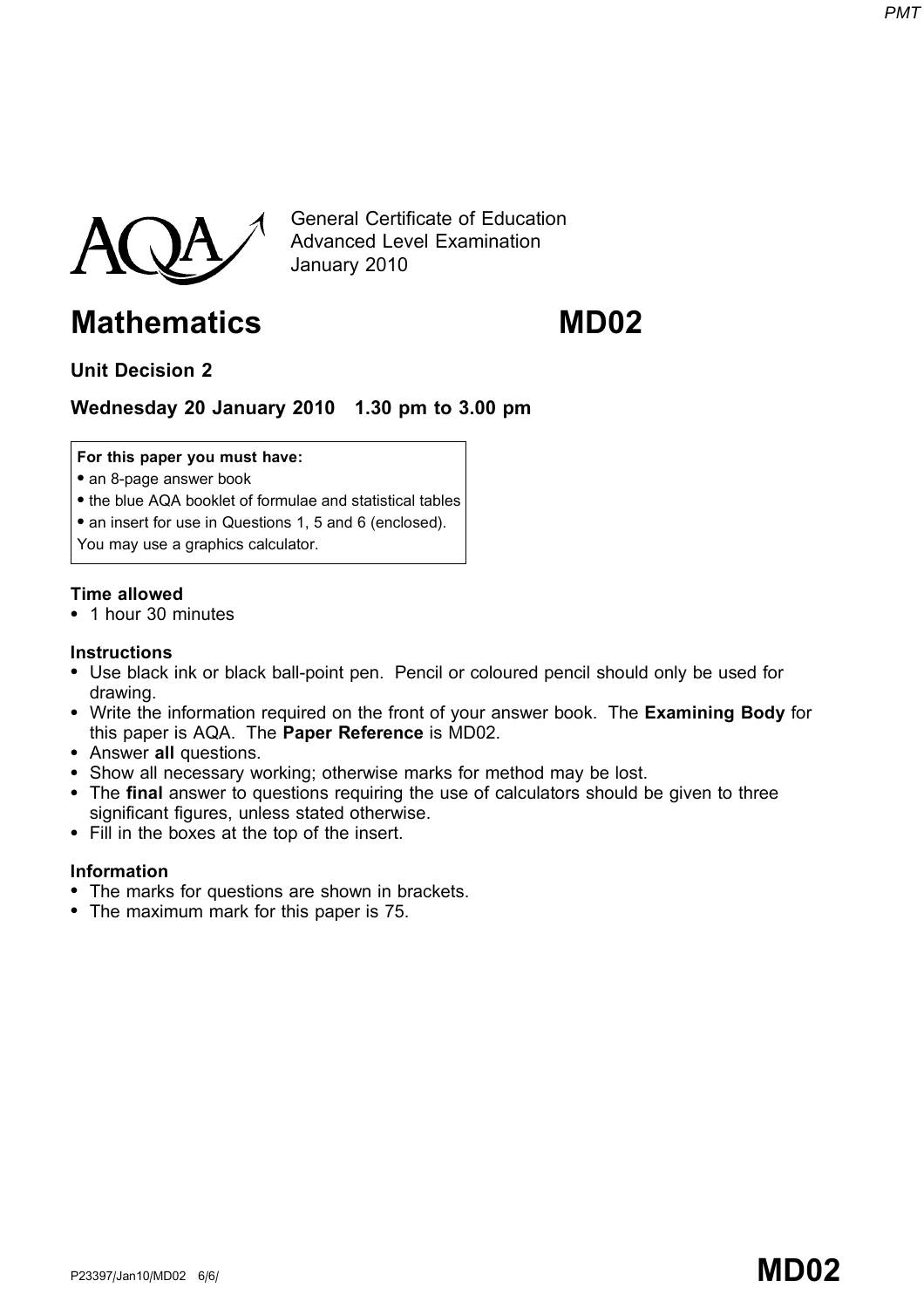#### Answer all questions.

1 [Figures 1 and 2, printed on the insert, are provided for use in this question.]

Figure 1 shows the activity network and the duration, in days, of each activity for a particular project.

#### (a) On Figure 1:

|     | find the earliest start time for each activity;<br>(1)                  | $(2 \text{ marks})$ |
|-----|-------------------------------------------------------------------------|---------------------|
|     | find the latest finish time for each activity.<br>(11)                  | $(2 \text{ marks})$ |
| (b) | Find the float for activity $G$ .                                       | (1 mark)            |
| (c) | Find the critical paths and state the minimum time for completion.      | $(3 \text{ marks})$ |
| (d) | The number of workers required for each activity is shown in the table. |                     |

| <b>Activity</b>            | $\overline{ }$ |  | г<br><u>. </u> |  |  |  |
|----------------------------|----------------|--|----------------|--|--|--|
| Number of workers required | ∽              |  |                |  |  |  |

Given that each activity starts as late as possible and assuming that there is no limit to the number of workers available, draw a resource histogram for the project on Figure 2, indicating clearly which activities take place at any given time. (5 marks)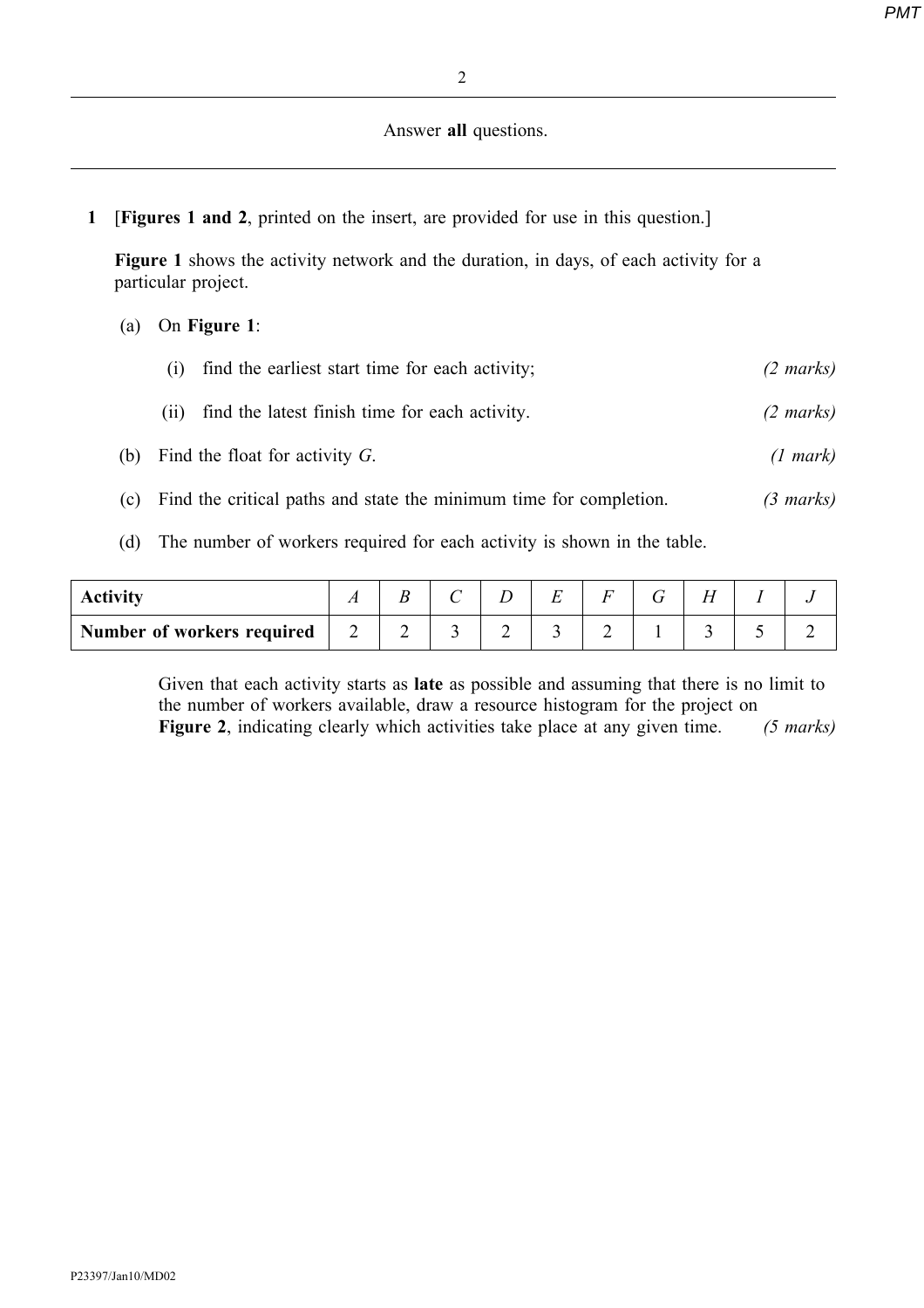2 The following table shows the times taken, in minutes, by five people, Ron, Sam, Tim, Vic and Zac, to carry out the tasks 1, 2, 3 and 4. Sam takes x minutes, where  $8 \le x \le 12$ , to do task 2.

|        | Ron | Sam    | Tim | Vic | Zac |
|--------|-----|--------|-----|-----|-----|
| Task 1 |     |        |     | 10  |     |
| Task 2 |     | $\chi$ |     |     | 11  |
| Task 3 | 12  | 10     |     |     | 10  |
| Task 4 | 11  |        |     |     |     |

Each of the four tasks is to be given to a different one of the five people so that the total time for the four tasks is minimised.

- (a) Modify the table of values by adding an extra row of non-zero values so that the Hungarian algorithm can be applied. (1 mark)
- (b) (i) Use the Hungarian algorithm, reducing columns first and then rows, to reduce the matrix to a form, in terms of  $x$ , from which the optimum matching can be made. (5 marks)
	- (ii) Hence find the possible way of allocating the four tasks so that the total time is minimised. (2 marks)
	- (iii) Find the minimum total time. (1 mark)
- (c) After special training, Sam is able to complete task 2 in 7 minutes and is assigned to task 2.

Determine the possible ways of allocating the other three tasks so that the total time is minimised. (2 marks)

#### Turn over for the next question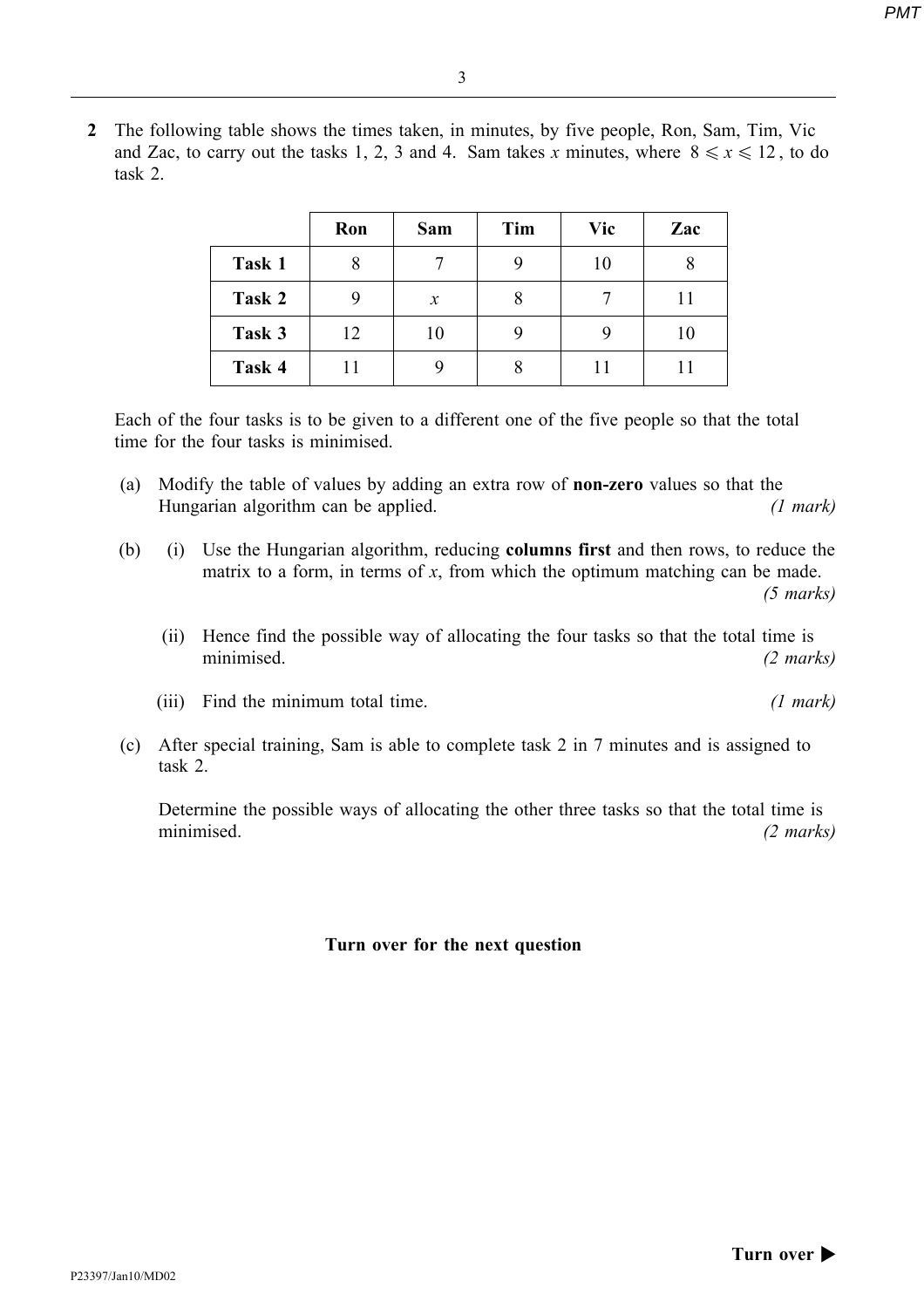3 (a) Two people, Ann and Bill, play a zero-sum game. The game is represented by the following pay-off matrix for Ann.

|     |                 |                | <b>Bill</b>    |       |
|-----|-----------------|----------------|----------------|-------|
|     | <b>Strategy</b> | B <sub>1</sub> | B <sub>2</sub> | $B_3$ |
|     | $\mathbf{A}_1$  |                |                |       |
| Ann | A <sub>1</sub>  |                | $^{-2}$        |       |
|     | $\mathbf{A}_2$  |                |                |       |

Show that this game has a stable solution and state the play-safe strategies for Ann and Bill. (4 marks)

(b) Russ and Carlos play a different zero-sum game, which does not have a stable solution. The game is represented by the following pay-off matrix for Russ.

|      |                  | Carlos |  |  |  |  |  |  |  |
|------|------------------|--------|--|--|--|--|--|--|--|
|      | <b>Strategy</b>  |        |  |  |  |  |  |  |  |
| Russ | $\mathbf{R}_1$   |        |  |  |  |  |  |  |  |
|      | $\mathbf{R}_{2}$ |        |  |  |  |  |  |  |  |

- (i) Find the optimal mixed strategy for Russ. (7 marks)
- (ii) Find the value of the game. (1 mark)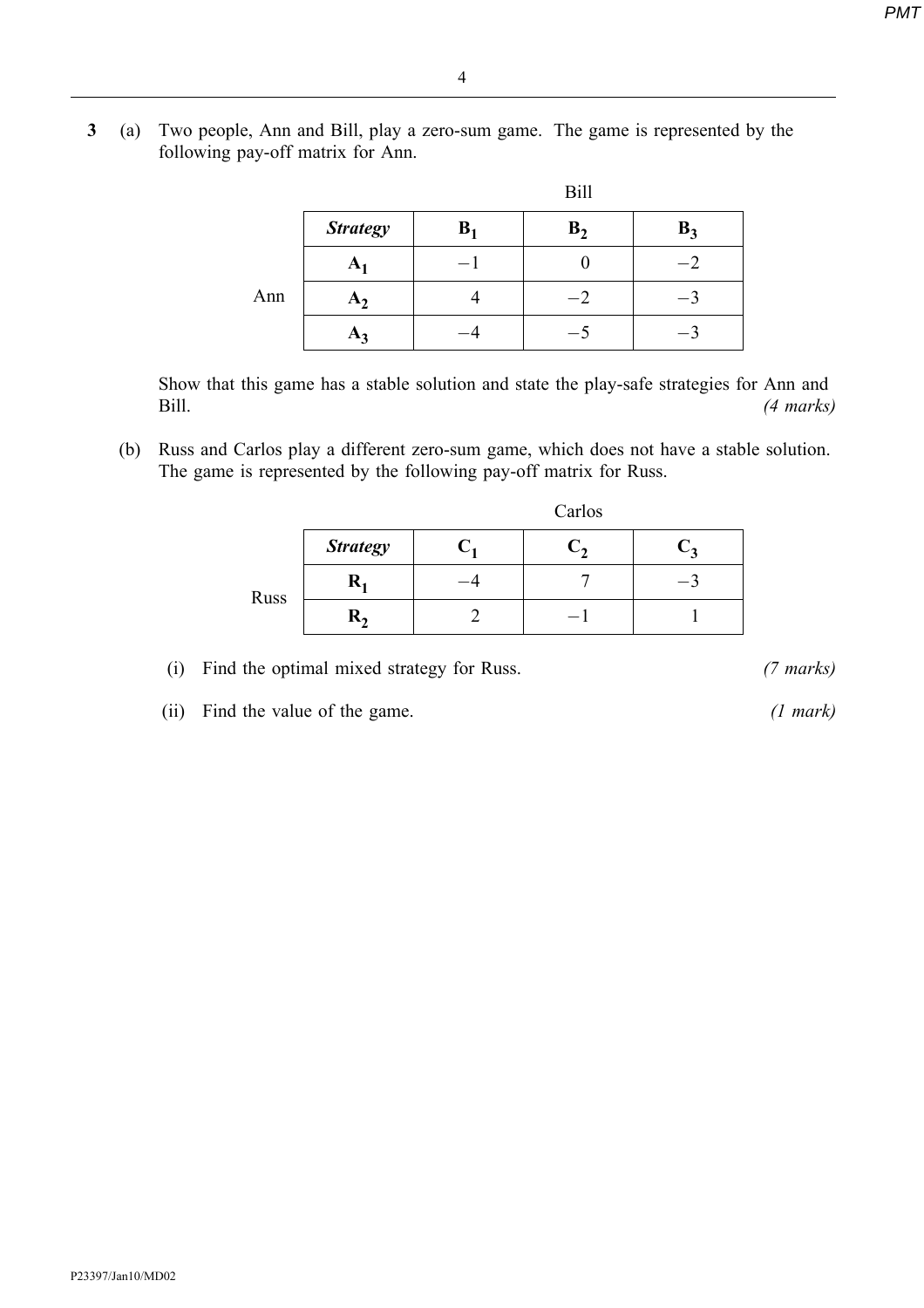|     |                                       | $\theta$       | $\overline{2}$                                                                                                 | $\overline{2}$                                                               |                |          | $\overline{0}$ | $\theta$  | 14 |           |  |
|-----|---------------------------------------|----------------|----------------------------------------------------------------------------------------------------------------|------------------------------------------------------------------------------|----------------|----------|----------------|-----------|----|-----------|--|
|     |                                       | $\overline{0}$ | $-1$                                                                                                           | 1                                                                            | $\overline{2}$ | $\theta$ | 1              | $\theta$  | 6  |           |  |
|     |                                       | $\theta$       | 4                                                                                                              | 4                                                                            | 3              | $\theta$ | $\theta$       | 1         | 29 |           |  |
| (a) | (i)                                   |                | What name is given to the variables $s, t$ and $u$ ?<br>(1 mark)                                               |                                                                              |                |          |                |           |    |           |  |
|     | (ii)                                  |                | Write down an equation involving $x$ , $y$ , $z$ and $s$ for this problem.<br>(1 mark)                         |                                                                              |                |          |                |           |    |           |  |
| (b) | (i)                                   |                | By choosing the first pivot from the $y$ -column, perform one iteration of the<br>Simplex method.<br>(4 marks) |                                                                              |                |          |                |           |    |           |  |
|     | (ii)                                  |                | Explain how you know that the optimal value has not been reached.<br>(1 mark)                                  |                                                                              |                |          |                |           |    |           |  |
| (c) | Perform one further iteration.<br>(i) |                |                                                                                                                |                                                                              |                |          |                | (4 marks) |    |           |  |
|     | (i)                                   |                |                                                                                                                | Interpret the final tableau, stating the values of $P$ , $x$ , $y$ and $z$ . |                |          |                |           |    | (3 marks) |  |

4 A linear programming problem involving variables  $x$ ,  $y$  and  $z$  is to be solved. The objective function to be maximised is  $P = 2x + 4y + 3z$ . The initial Simplex tableau is given below.

Pxy <sup>z</sup> s t u value

 $1 \quad -2 \quad -4 \quad -3 \quad 0 \quad 0 \quad 0 \quad 0$ 

#### 5 [Figure 3, printed on the insert, is provided for use in this question.]

A landscape gardener has three projects, A, B and C, to be completed over a period of 4 months: May, June, July and August. The gardener must allocate one of these months to each project and the other month is to be taken as a holiday. Various factors, such as availability of materials and transport, mean that the costs for completing the projects in different months will vary. The costs, in thousands of pounds, are given in the table.

|             | <b>May</b> | June | July | <b>August</b>  |
|-------------|------------|------|------|----------------|
| Project A   |            | 16   | 18   | 16             |
| Project $B$ | ۱4         | 13   | 12   | 10             |
| Project $C$ |            |      | 15   | $\overline{4}$ |

By completing the table of values on Figure 3, or otherwise, use dynamic programming, working backwards from August, to find the project schedule that minimises total costs. State clearly which month should be taken as a holiday and which project should be undertaken in which month. (10 marks) (10 marks)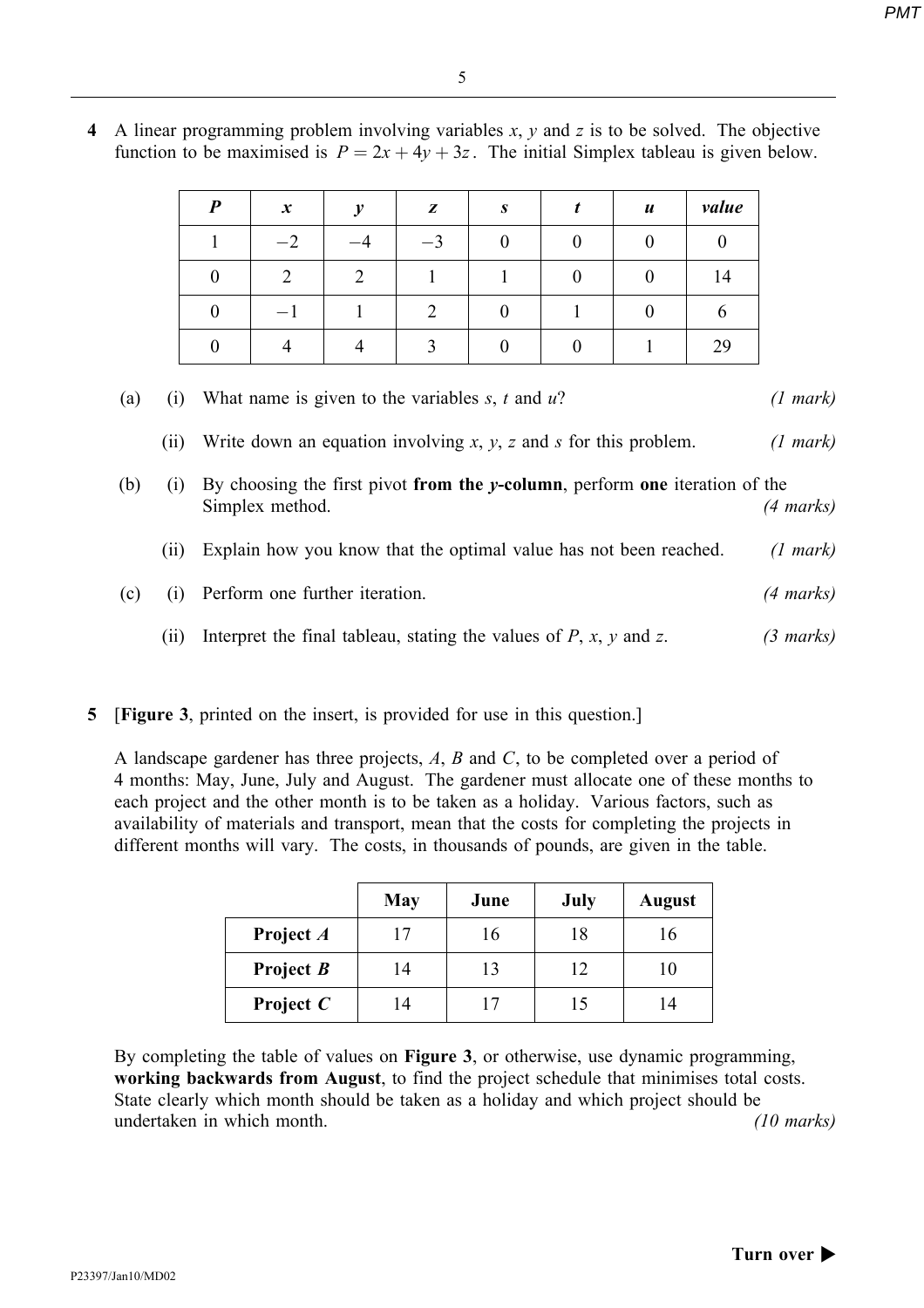- 6 [Figures 4, 5, 6 and 7, printed on the insert, are provided for use in this question.]
	- (a) The network shows a flow from S to T along a system of pipes, with the capacity, in litres per minute, indicated on each edge.



- (i) Show that the value of the cut shown on the diagram is 97.  $(1 mark)$
- (ii) The cut shown on the diagram can be represented as  $\{S, C\}$ ,  $\{A, B, T\}$ .

Complete the table on Figure 4, giving the value of each of the 8 possible cuts.

(4 marks)

- (iii) State the value of the maximum flow through the network, giving a reason for your answer. (2 marks)
- (iv) Indicate on Figure 5 a possible flow along each edge corresponding to this maximum flow. (2 marks)
- (b) Extra pipes, BD, CD and DT, are added to form a new system, with the capacity, in litres per minute, indicated on each edge of the network below.



- (i) Taking your values from Figure 5 as the initial flow, use the labelling procedure on Figure 6 to find the new maximum flow through the network. You should indicate any flow augmenting paths in the table and modify the potential increases and decreases of the flow on the network. (4 marks)
- (ii) State the value of the new maximum flow, and, on Figure 7, indicate a possible flow along each edge corresponding to this maximum flow. (2 marks)

#### END OF QUESTIONS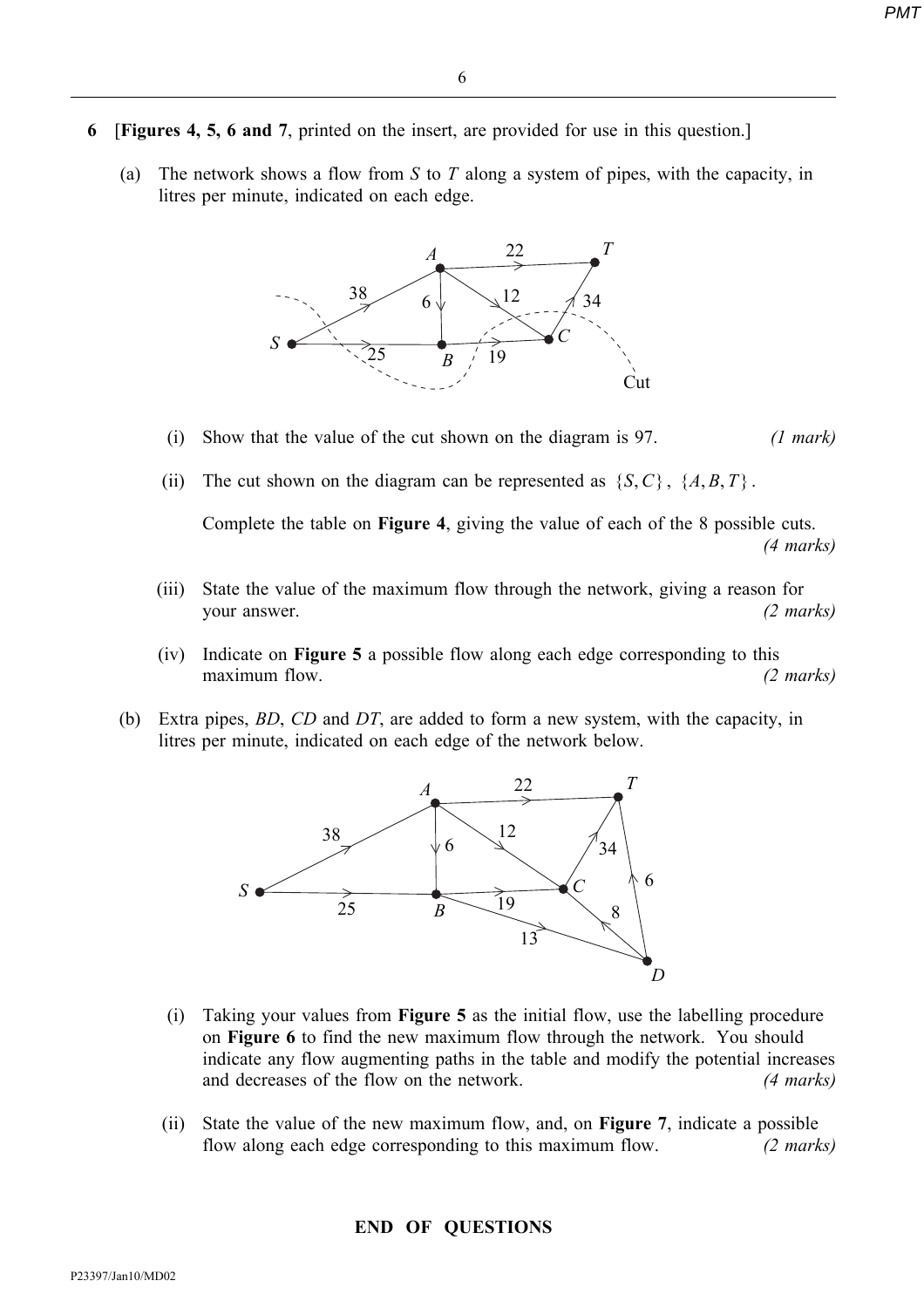There are no questions printed on this page